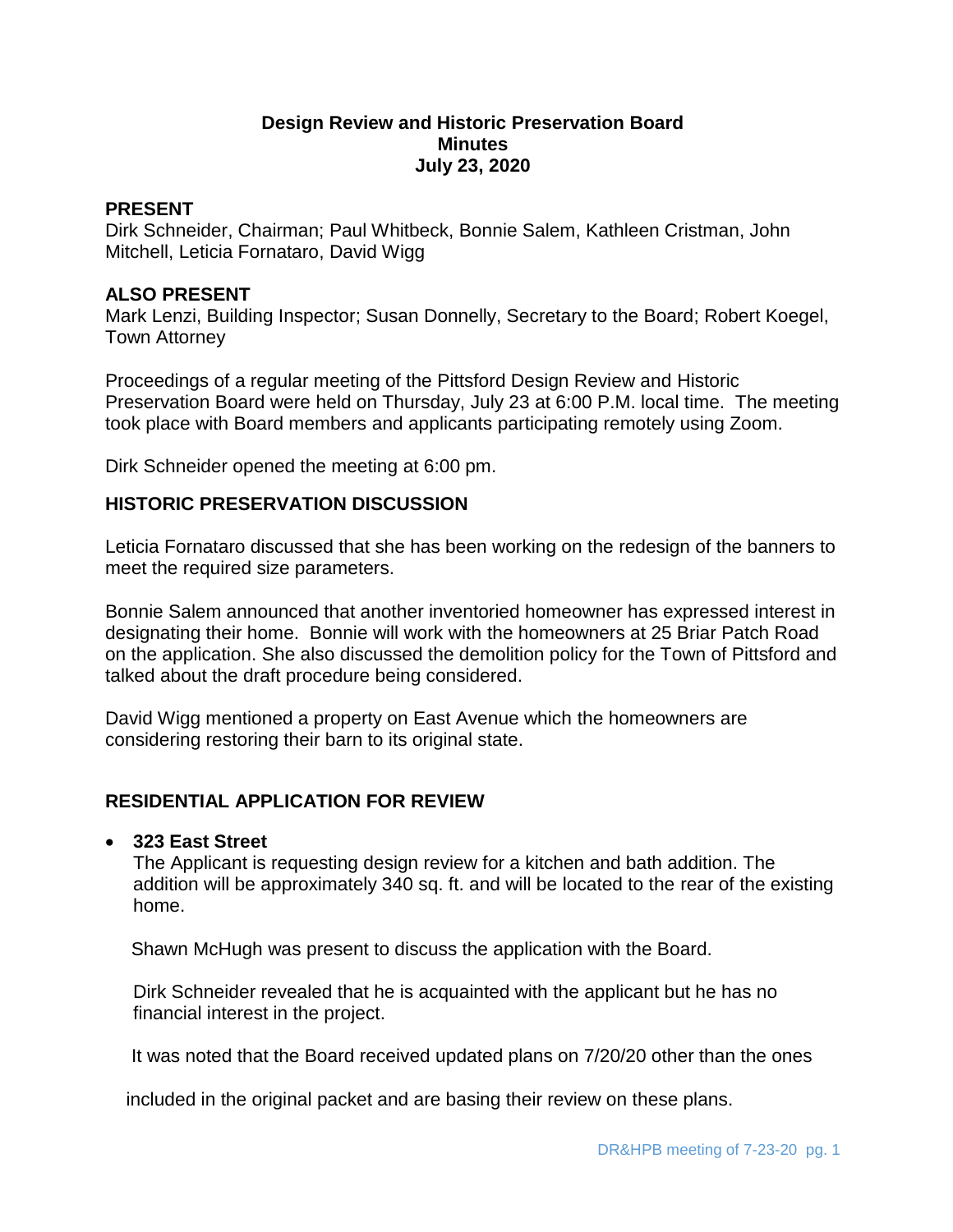The Board felt the changes add functionality and livability to the home and works well with the structure. A suggestion was made to consider a pocket door instead of a swing door if space allows.

Bonnie Salem moved to accept the application with the plans submitted on 7/20/2020.

Leticia Fornataro seconded.

All Ayes.

#### **355 East Street**

The Applicant is requesting design review for the garage extension. The extension will be approximately 72 sq. ft. and will be located behind the 3rd bay of the garage.

No representative was present via Zoom to discuss this application with the Board.

Allen Reitz discussed that this project is to serve as protection and storage for a boat. He indicated that it is behind the garage and there is a lot of shrubbery to buffer this between the neighbor. The color will match the house and siding will be reused on the new shed.

The Board discussed concerns with the lack of detail in the drawing provided. The building inspectors indicated that they will work with the contractor for more detail as they issue the permit.

David Wigg moved to accept the application as submitted.

Dirk Schneider seconded.

Aye – Schneider, Wigg, Fornataro, Salem, Mitchell, Whitbeck Nay – Cristman

## **RESIDENTIAL APPLICATION FOR REVIEW – NEW**

#### **16 Ravenna Crescent**

The Applicant is requesting design review for the construction of a two story single family home. The home will be approximately 2800 sq. ft. and will be located in the Coventry Ridge Subdivision.

Jim Connaughton representing Coventry Ridge Development Corporation was present to discuss the application with the Board. Mr. Connaughton indicated that the home is in keeping with the other homes on the street. He emphasized the use of two materials which incorporates features of different homes in the development but does not lend to excessive similarity. There is no potential for a walkout basement as there is a slope behind the home.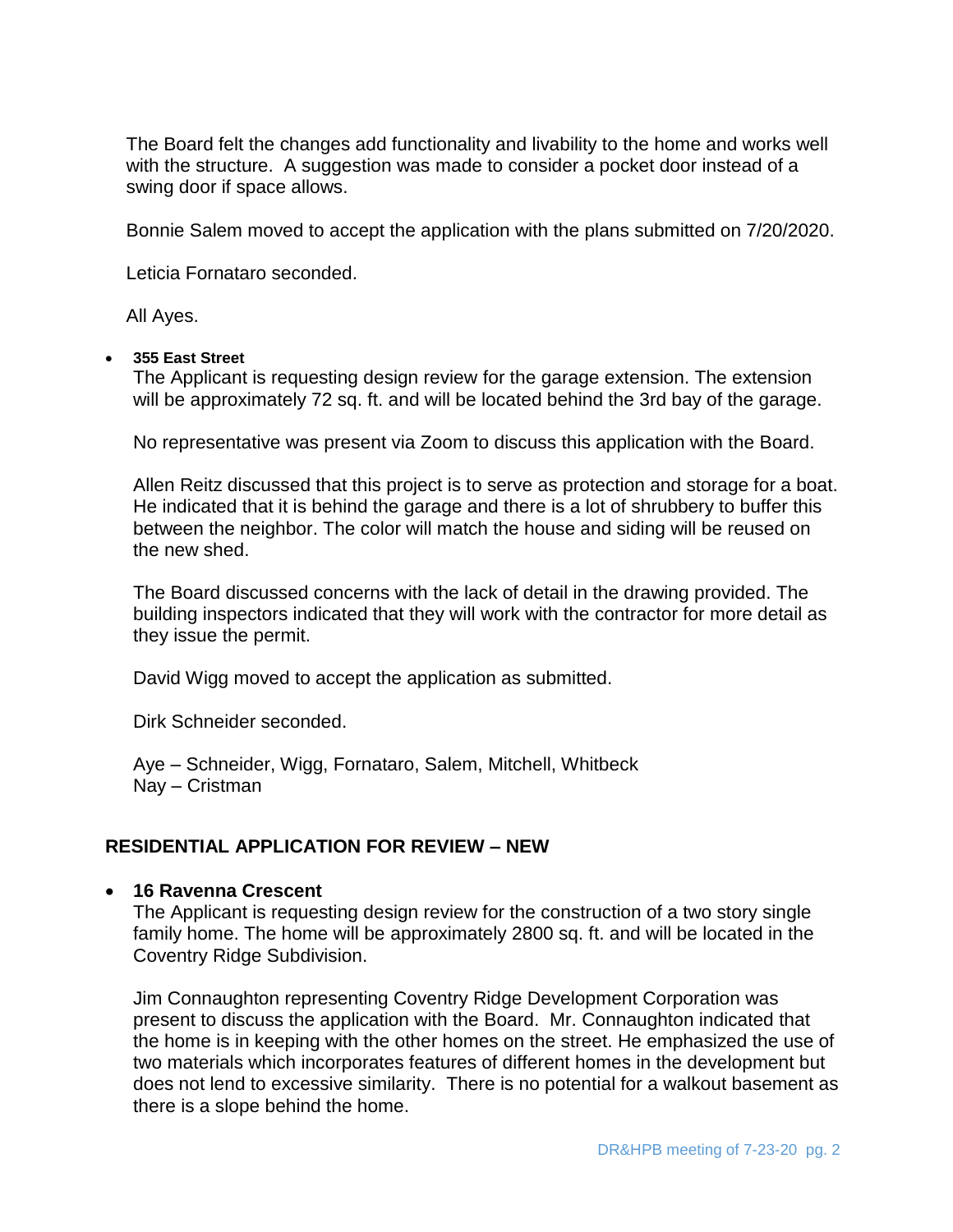Kathleen Cristman moved to accept the application as submitted.

John Mitchell seconded.

All Ayes.

## **4 San Rafael Drive**

The Applicant is requesting design review for the construction of a new single family home. The home will be approximately 6440 sq. ft. of livable space and will be located on a vacant lot in the San Rafael Drive neighborhood.

Chris Reebals and Ria Neill were present via Zoom to discuss this application with the Board.

The applicants discussed this new construction which is characterized as "transitional, European modern influence" as it was noted there are many architectural elements included in this design.

The materials on the structure are proposed to be true stone, copper, slate – all natural materials. Some windows will be steel framed and others the wood trim will be painted to match. David Wigg noted that the brick in the depiction doesn't fit with the design. Mr. Reebals noted that reclaimed brick in a more muted tone will be utilized.

Dirk Schneider noted the slope change on the property and inquired if a grading change will occur. Mr. Reebals indicated that it would not and they will work with the existing topography of the lot.

It was noted that this home will be seen from East Avenue which features a mix of Tudor, Spanish and Mid Century modern. Board members agreed that this design would be complementary to the area.

Leticia Fornataro moved to accept the application as submitted.

Paul Whitbeck seconded.

All Ayes.

## **23 & 25 Skylight Trail**

The Applicant is returning to request design review for the proposed construction of a new town home dwelling. The proposed building will consist of 2 attached single family dwellings sharing a common wall. Lot 40 (23 Skylight Trail) will be approximately 2013 sq. ft. and Lot 39 (25 Skylight Trail) will be 2000 sq. ft. The town homes will be located in the new Alpine Ridge development.

Jeff Morrell of Morrell Builders was present to discuss the application with the Board.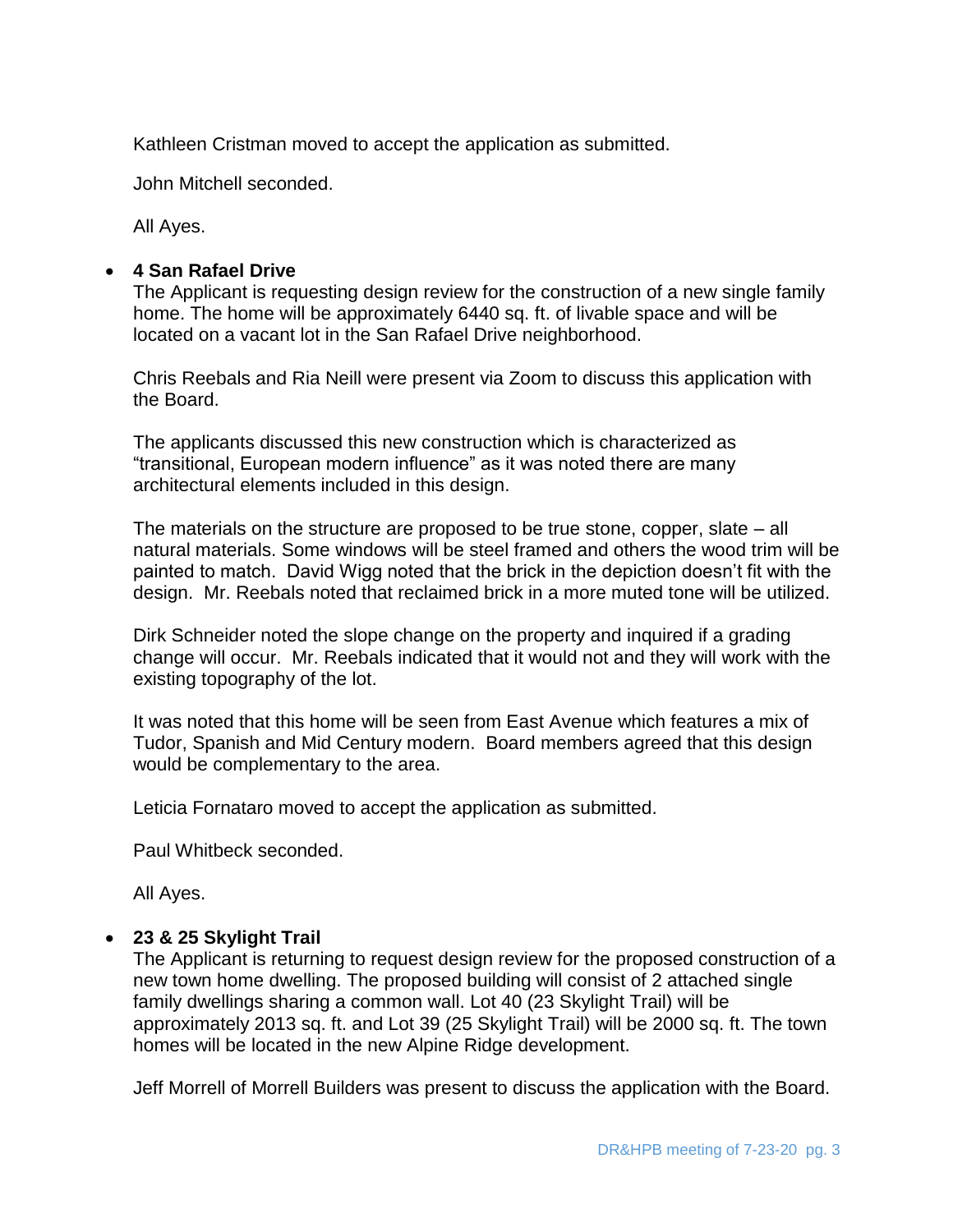Mr. Morrell referenced an on-site meeting that he had with two of the Board members and the building inspectors. He indicated he would welcome visits from other Board members as well.

Mr. Morrell explained in detail the key to the color palette of the community indicating that customer choice has been removed so that excessive similarity to adjacent properties does not occur. He described that the units are not identical twin models. He expressed that the goal is to reflect a rural character in the community and that he is anxious to take feedback and guidance from the Board. Dirk Schneider cautioned that similarity should not be applied in adjacent units because what is popular with the customer. Jeff Morrell indicated that the customer will not be allowed to direct the themes. Dirk Schneider indicated that he appreciates that commitment.

Mr. Morrell described the stone element of the entry sign will be continued throughout the community on the units.

Leticia Fornataro questioned the break of the roofline on the breezeway of the unit. Dirk Schneider indicated that from the site visit of another unit this element seems to work. Bonnie Salem discussed concerns she had about the recessed entry door but the site visit mitigated this concern somewhat.

Kathleen Cristman discussed her concern that all the garage doors on the units are all the same and considering most of the garages are predominant features she would like to see more variety on these doors. Jeff Morrell said he would be happy to look at different tones of wood grain colors for the doors. Board members indicated they would like to see that albeit in a formal presentation to the Board. Ms. Cristman also had questions about customer choice on windows on the rear elevation. Mr. Morrell indicated that customers will have a choice of transom windows or not on the rear elevation.

Dirk Schneider moved to approve the application submitted for the 7/23/2020 meeting.

Kathleen Cristman seconded.

All Ayes.

## **40 Skylight Trail**

The Applicant is requesting design review for the construction of a community building. The building will be approximately 820 sq. ft. and will be located in the Alpine Ridge Subdivision.

Jeff Morrell discussed this application with the Board.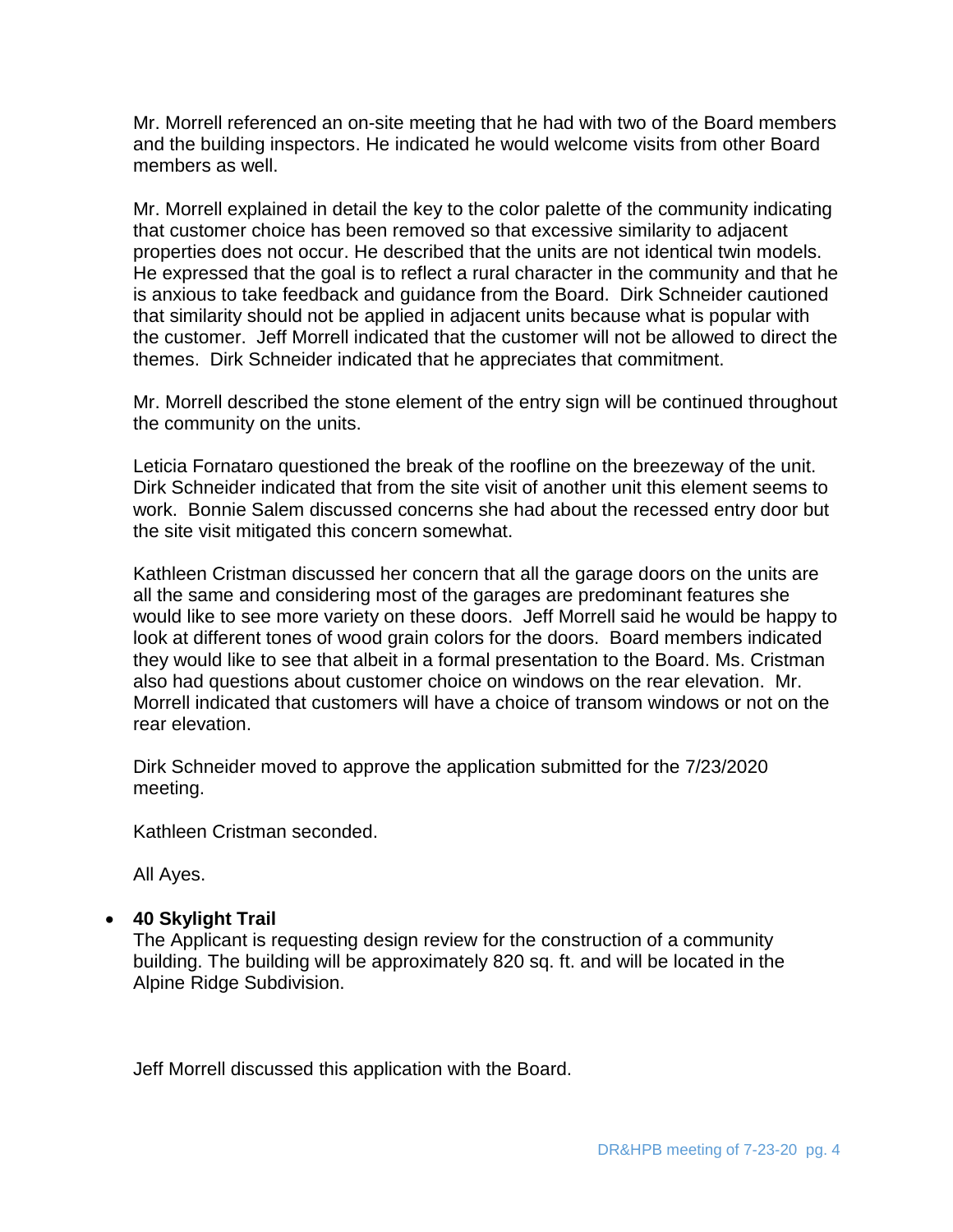Mr. Morrell discussed the Community building which is being constructed for the communal use of the development. Gardens will be added as the community expands. The building materials will be reclaimed barn wood with black trim around the windows and stone elements to tie in with the rest of the surrounding architecture of the units. Sidewalks will be installed to connect the community to the building.

Dirk Schneider commented favorably on the clean lines of the community building/greenhouse.

Paul Whitbeck moved to accept the application as submitted for the Community Building.

John Mitchell seconded.

All Ayes.

## **25 Parker Drive**

The applicant is requesting Design Review for the proposed construction of an addition and an oversized accessory structure. The proposed construction is a 2 story 1,007 Sq. Ft. addition and a 468 Sq. Ft. workshop/Storage structure. The addition will create living space and a new garage. The Zoning Board of Appeals has heard these applications on July 20, 2020.

The homeowner, Justin Hamilton was present to discuss the application with the Board.

It was noted that although this application was heard before the Zoning Board of Appeals on July 20, 2020 that only the oversized accessory structure passed and will be considered for design review approval this evening.

Mr. Hamilton described the project as an 18' x 36' oversized accessory structure to be placed in the rear yard. The lot is deep and the structure will not be in a position to disturb the neighbors. The finished materials on the exterior will be white pine board and batten materials which is planned for a future finish of the main dwelling. A barn door feature and black seam roof are planned. No driveway will lead up to the accessory structure.

Dirk Schneider disclosed that he is acquainted with the applicant but has no financial interest in the project.

Dirk Schneider moved to accept the application for the approval of an oversized accessory structure as submitted.

Leticia Fornataro seconded.

All Ayes.